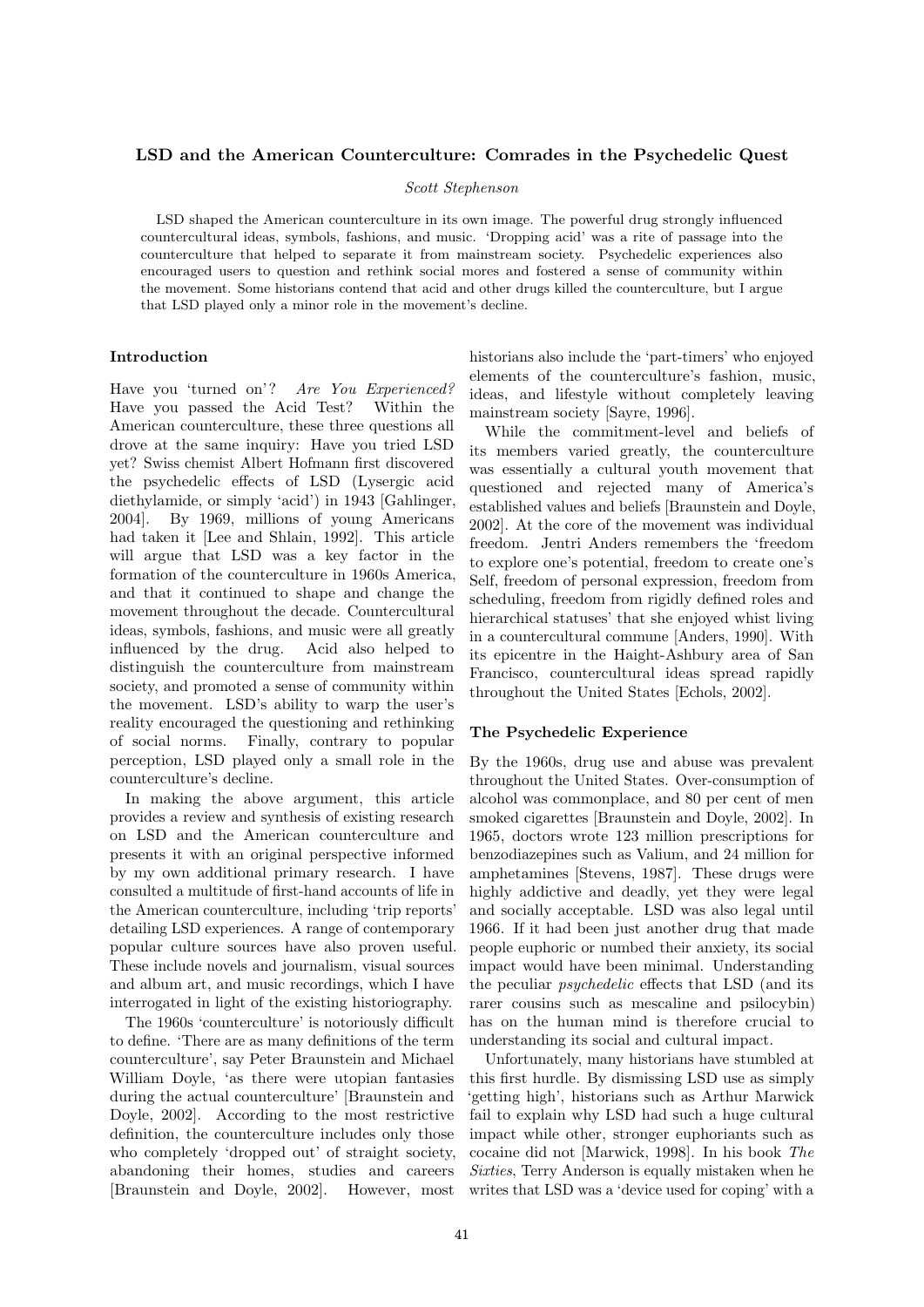'society that increasingly rejects humanitarian values' [Anderson, 2007]. LSD, in other words, dulled the pain of being young in 1960s America. However, anyone who took LSD to get through a tough time in their lives or numb their depression was in for a rude shock. Alice Echols is closer to the mark when she argues that LSD was not simply about feeling good: 'some trips were bad, but mostly spiritually cathartic, even transcendent' [Echols, 2002]. For Echols, the emotional and spiritual intensity of the LSD experience was an 'antidote to the adventure shortage' that many young people felt growing up in post-war America [Echols, 2002].

So what, then, is it like to 'trip' on LSD? Gerard DeGroot puts it well when he says that 'LSD acts by temporarily dismissing the sentries guarding the gates of consciousness', the 'unprotected brain is invaded by a mob of unprocessed stimuli on which it is unable to impose logic' [DeGroot, 2008]. For six to twelve hours, LSD transforms the tripper's world into a very different and often indescribably surreal place. This can bring anything from ecstatic wonder to nightmarish terror, depending on the user's mindset and setting [Gahlinger, 2004]. Colours appear brighter, small details become more noticeable, and intricate patterns overlay surfaces. The world warps and melts and objects morph into one another [Gahlinger, 2004]. Bruce Hoffman was part of the initial wave of university students who sampled the LSD distributed by Harvard psychologist Timothy Leary. He recalls that on LSD 'really some remarkable perceptual changes take place', at times 'you'd have the floor dissolve beneath you, the walls would be acting more like jello than masonry' [Hoffman, 2001]. Feelings of deep connection with nature, the universe, and other people are commonplace. Jane DeGennaro remembers experiencing 'religious ecstasy' on her first trip in 1967, the year that she graduated from high school: 'I was absolutely, completely 100 percent satisfied. I cannot express how fulfilled I was, how absolutely, totally happy' [DeGennaro, 2001].

## Psychedelic Symbology

LSD's most obvious impact on the counterculture was its influence on the symbols and fashions of the movement. Reflecting the effects of LSD, the symbols and fashions of the counterculture were brightly coloured, intricately patterned, and deliberately strange. Psychedelic text, which increasingly appeared on everything from posters to shop-fronts, had a warped and melted appearance [University of Virginia Library, 1998]. Swirling patterns in brightly coloured tie-dyed clothing recalled LSD's kaleidoscopic closed-eye visuals.

At the forefront of the counterculture, author

and his acid-fuelled friends, the 'Merry Pranksters', travelled the country in a multi-coloured Harvester bus. Painted on the front of the bus was its destination: 'Furthur' [sic]. On the back, its contents: 'Caution: Weird Load'. The Pranksters and their followers deliberately dressed and acted as strangely as possible in an attempt to 'blow the minds' of 'straight America' [Stephens, 1998]. At one of the Pranksters' early 'Acid Tests', journalist Tom Wolfe recorded 'A ballroom surrealistically seething with a couple of thousand bodies stoned out of their everloving bruces in crazy costumes and obscene makeup' [Wolfe, 1968]. Posters advertising the 'Acid Tests' featured a bewildering combination of 'oriental deities, Victorian cartoon characters, Indian sadhus, engravings from Greek statues and cowboys from American Westerns' [Stephens, 1998].

LSD users' desire to reflect the strangeness of their drug-induced state through bizarre fashion and behaviour spread quickly. Bruce Hoffman recalls that at New York's 1967 Great Easter Be-In 'everyone was stoned out of their minds on grass or mescaline or acid or all of the above' and dressed in 'outrageous costumes, Day-Glo paints on the skin, people handing out daffodils to policemen and businessmen' [Hoffman, 2001]. At a 1967 peace march in Washington DC, Norman Mailer observed 'buckskins, top hats, ponchos, army surplus jackets, turbans, capes, even an unhorsed knight who stalked about in the weight of real armour' [Bromell, 2000].

There is a historical consensus that rock music was central to the counterculture [Farber, 1994]. But many historians refuse to acknowledge the huge impact that drugs, and particularly LSD, had on 1960s rock. Brick's 228 page book The Age of Contradictions focuses on rock music and the counterculture in great depth but features zero references to 'LSD', and just two passing references to 'psychedelics' [Brick, 1998]. Dickstein's Gates of Eden, meanwhile, celebrates ground-breaking albums such as Jefferson Airplane's Surrealistic Pillow, and The Beatles' Sgt. Pepper's Lonely Hearts Club Band without discussing drugs at all [Dickstein, 1989].

Ken Kesey (*One Flew Over the Cuckoo's Nest*) 'tangerine trees', 'marmalade skies' and 'Lucy in the The lyrics of counterculture musicians such as Jimi Hendrix, Jefferson Airplane and The Beatles are full of thinly (if at all) veiled references to LSD. Hendrix's debut album title asked Are You Experienced?, and the album cover's warped photograph, yellow and purple colouring, and psychedelic text made it obvious what he was talking about [University of Virginia Library, 1998]. In their hit song White Rabbit, Jefferson Airplane famously advised their listeners to 'remember what the dormouse said' and 'feed your head' [Jefferson Airplane, 1967]. The Beatles, meanwhile, sang of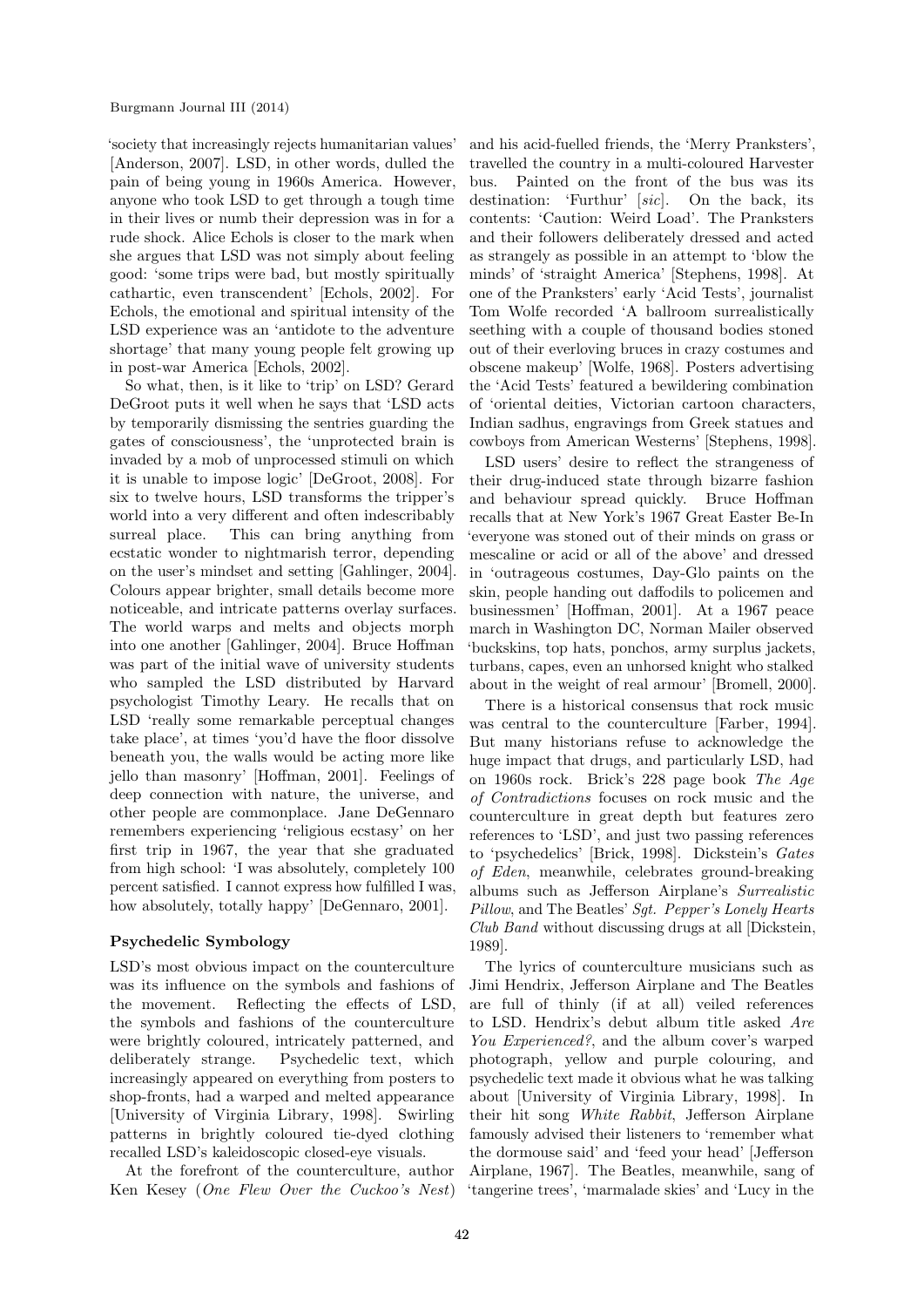Sky with Diamonds' (LSD) [The Beatles, 1967].

In addition to the lyrics, LSD also greatly influenced the sound and format of sixties rock. Artists used electronics to create strange, drawn-out, warping sounds that reflected the effects of LSD [Lytle, 2006]. The echoed, rising crescendo of Jefferson Airplane's White Rabbit, for example, was designed to mirror psychedelic sensory distortions [Bromell, 2000]. The depth of the psychedelic experience inspired artists to create increasingly layered and complex music. While The Beatles' first album took less than 10 hours to record, Sgt. Pepper's took over 700 [Lytle, 2006]. Standard 3-minute songs were ill suited to the long, flowing LSD experience. Instead, psychedelic rock bands such as the Grateful Dead played 30-minute songs that flowed smoothly into one another [Lytle, 2006].

'Acid rock' groups were also quick to embrace the electric guitar. 'Plugging in' to electrics mirrored the 'monumental stimulus' and 'high voltage charge' provided by psychedelics [Echols, 2002]. Grateful Dead guitarist Phil Lesch recalled that 'you can hear it all. That's what electronics do—they amplify the overtones to a degree never thought possible in an acoustic instrument' [Echols, 2002]. In 1965, San Francisco rock critic Richard Goldstein wrote that 'with safety in numbers, the drug and rock 'n' roll undergrounds swim up the same stream. The psychedelic ethic—still germinating and still unspoken—runs through the musical mainstream in a still current' [Goldstein, 1995].

## Countercultural Questioning

By the late 1960s, the divide between establishment culture and counterculture was becoming increasingly stark. In 1967, the Gray Line Bus Company began 'Hippy Hop Tours' of Haight-Ashbury. Mainstream Americans were encouraged to take the 'only foreign tour within the continental limits of the United States' [Echols, 2002]. DeGroot argues that drugs 'divided the world into hips and squares, with unbelievers ostracised. Like heathens judged by a peculiarly bigoted religion, those who did not indulge were cast from the kingdom' [Echols, 2002]. DeGroot's comparisons with a 'bigoted religion' are extreme. But he is correct that drugs, and particularly LSD, played a crucial role in dividing counterculture ('hips') from mainstream culture ('squares').

From the mid-1960s, having your mind 'blown' by acid served as a rite of passage into the counterculture [Lytle, 2006]. In 1972, psychiatrist Ross Speck wrote that experience with LSD 'is a card of identity that unites the culture of youth perhaps as strongly as blue jeans or bell-bottoms' [Speck et al., 1972]. Bruce Hoffman recalls that 'in the madness of those years, we really thought that we were the chosen, the ones to lead everyone to the truth. Our egos were having free reign, and we basically had a very simplistic vision: the straights vs. those who knew—comrades in the psychedelic quest' [Hoffman, 2001]. The criminalisation of LSD in California in 1966 further emphasised the divide between 'heads' and 'straights' [Anderson, 2007]. Simply taking LSD became a rebellious act that signalled the user's rejection of mainstream American society and its laws [Lee and Shlain, 1992]. Collective acid experiences at concerts and parties also helped to foster a sense of community within the counterculture [Braunstein and Doyle, 2002]. One user realised that 'on acid you can jump those boundaries without intruding. You can enter someone else's sphere, and they can enter yours' [Bromell, 2000].

By 1972, one third of Americans under 25 considered marriage obsolete, half held no living American in high regard, and 40 percent considered America a 'sick society' [Anderson, 2007]. The youth of the 1960s had clearly partaken in a widespread and dramatic questioning of their parents' beliefs. Many historians have argued that drugs such as LSD had a mentally limiting effect on members of the counterculture. DeGroot, for example, writes that 'for most people who sought rebellion through drugs, the crusade went no further than their own heads. Taking LSD was a selfish act which allowed escape from reality' [DeGroot, 2008]. But some historians such as Nick Bromell have correctly recognised that the 'insight into the world's instability provided by pot, acid and rock had political consequences.' 'After getting high or tripping, 60s users realised that their belief in a core self was na¨ıve, that their faith in stability was foolish, and so they were fully prepared to see through everything', he argues [Bromell, 2000]. In other words, the reality-altering effects of LSD helped to foster the questioning of established 'truth', 'reality' and social mores, which was a defining feature of the counterculture.

Harvard psychologist and acid guru Timothy Leary believed that the questioning of social norms that LSD inspired had the power to transform society. This was because LSD rearranged the 'imprinting process' in the human mind and allowed people to rethink things they had previously taken for granted [Stevens, 1987]. Ken Kesey, who described his early trips as 'shell shattering ordeals', similarly believed in the transformative power of acid: 'the purpose of psychedelics is to learn the conditioned responses of people and then to prank them. That's the only way to get people to ask questions, and until they ask questions they're going to remain conditioned robots' [Lytle, 2006]. Years later, Kesey elaborated: 'LSD lets you in on something. When you're tripping, the idea of race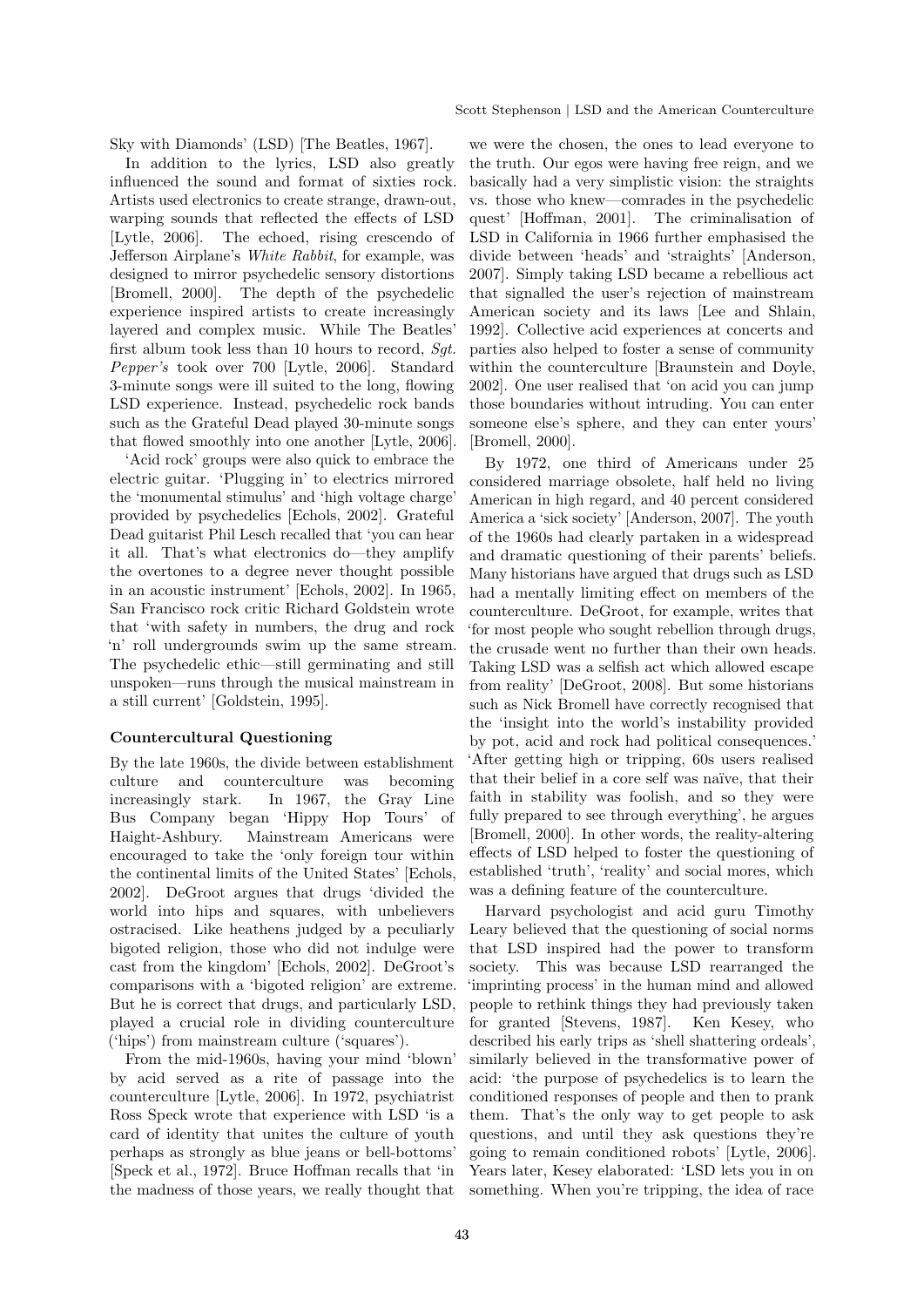disappears; the idea of sex disappears; you don't even know what species you are sometimes. And I don't know of anybody who hasn't come back from that being more humane, more thoughtful, more understanding' [Lee and Shlain, 1992]. Dissident poet Allen Ginsberg agreed, saying 'technology has produced a chemical which catalyses a consciousness which finds the entire civilisation leading up to that pill absurd' [Stevens, 1987]. In his 1972 study of communes, psychiatrist Ross Speck praised psychedelics as 'a sacrament, a religious and aesthetic expansion and renewal' that allowed 'a rapid restructuring of human social values, capable of saving mankind' [Speck et al., 1972].

LSD inspired many youths that they could escape the establishment's 'reality'. That they could 'drop out' of a sick American society and create their own collective experience at concerts, on campus, and in communes. After taking LSD, Anne Waldman realised that 'the darkness was someone else's evil version of reality, not reality itself. Nothing was that solid or insurmountable. We were changed forever because we were experiencing these inspiring truths' [Waldman, 2000]. For John Barlow, LSD made it 'obvious to me that all of the separateness ordinarily perceived was, in fact, an artefact of cultural conditioning, and was less real than what I was supposedly hallucinating' [Barlow, 2000]. Some trippers found the social norms of the world that they returned to stranger than the warped world of acid. Bruce Hofmann recalls that after his first trip 'when you reappeared on campus, you felt like you had re-entered the historical past that was still alive' [Hoffman, 2001].

Not surprisingly, the 'establishment' was less than thrilled by this widespread, 'drug-induced' questioning of beliefs and traditions [Stevens, 1987]. At the 1966 Congressional hearings into LSD, psychiatrist Stanley Cohen testified that 'we have seen something which is most alarming, more alarming than death in a way. And that is the loss of cultural values, the loss of feeling of right and wrong, good and bad. These people lead a valueless life, without motivation, without ambition . . . they are decultured, lost to society, lost to themselves' [Braunstein and Doyle, 2002]. In 1967, a government official deemed the 'anti-social' effects of LSD 'the greatest threat facing the country today' [Lee and Shlain, 1992].

## Bad Trip: The Decline of the Counterculture

Hunter S. Thompson's classic 1972 novel Fear and Loathing in Las Vegas opens as Raoul Duke and his attorney set off for Las Vegas. Armed with a suitcase full of LSD and other drugs, they are in search of the 'American Dream'. Fear and Loathing provides a satirical critique of the ugliness and hypocrisy of sixties-era American culture. But the novel also takes aim at LSD's destructive impact on the counterculture. Thompson criticises Timothy Leary who 'crashed around America selling consciousness expansion without ever giving a thought to the grim meat-hook realities that were lying in wait for all the people who took him too seriously' [Thompson, 1972]. LSD had taken 'all those pathetically eager acid freaks who thought they could buy Peace and Understanding for three bucks a hit' and turned them into 'a generation of permanent cripples, failed seekers' [Thompson, 1972].

Many historians have similarly argued that the counterculture was destroyed through excess, particularly in relation to drugs. Marwick writes that 'the LSD phase passed, and few in later decades believed the rubbish about the beneficial, mind-expanding qualities of drugs . . . if I am to praise 1960s society for some of its legacies, I must surely condemn it for being the society in which drug abuse began to run out of control' [Marwick, 1998]. 'Certainly drugs cut a big swathe through the counterculture and the world of sixties rock', argues Echols, 'everyone knows the big names—Hendrix, Joplin, Morrison—but there were so many more losses' [Echols, 2002].

Drugs did indeed destroy many lives in the counterculture. LSD has received much of the blame, but this is largely unfounded. Alcohol and prescription barbiturates killed Hendrix, and Janis Joplin and Jim Morrison both overdosed on heroin [Braunstein and Doyle, 2002]. The lethal dose of LSD is around 1200 standard doses [Gahlinger, 2004]. A recreational user would therefore need access to production-level quantities to have any chance of overdosing. Physically, LSD is non-toxic and non-addictive, and high-level, short-term tolerance makes daily use unlikely [Gahlinger, 2004]. The intensity of the acid voyage means that most people desire a substantial break before re-embarking. In the words of one sixties user, getting addicted to LSD would be like 'being addicted to having the shit beat out of you' [Echols, 2002]. Yet people did die on LSD. Users' disconnection from reality could cause accidents, typified by the stories of trippers jumping out of windows. But LSD's chief dangers were psychological, frequently causing or exacerbating mental illness [Stevens, 1987].

Critics also argue that LSD was a 'gateway' substance that led to the abuse of more destructive drugs [Lee and Shlain, 1992]. Some drug-users did indeed progress (or regress) from acid to heroin and methamphetamine. Bruce Hoffman was horrified to learn that his trip-guide from his maiden LSD experience was 'experimenting with heroin and shooting up speed . . . He was one of the first clues I had that something was going wrong, because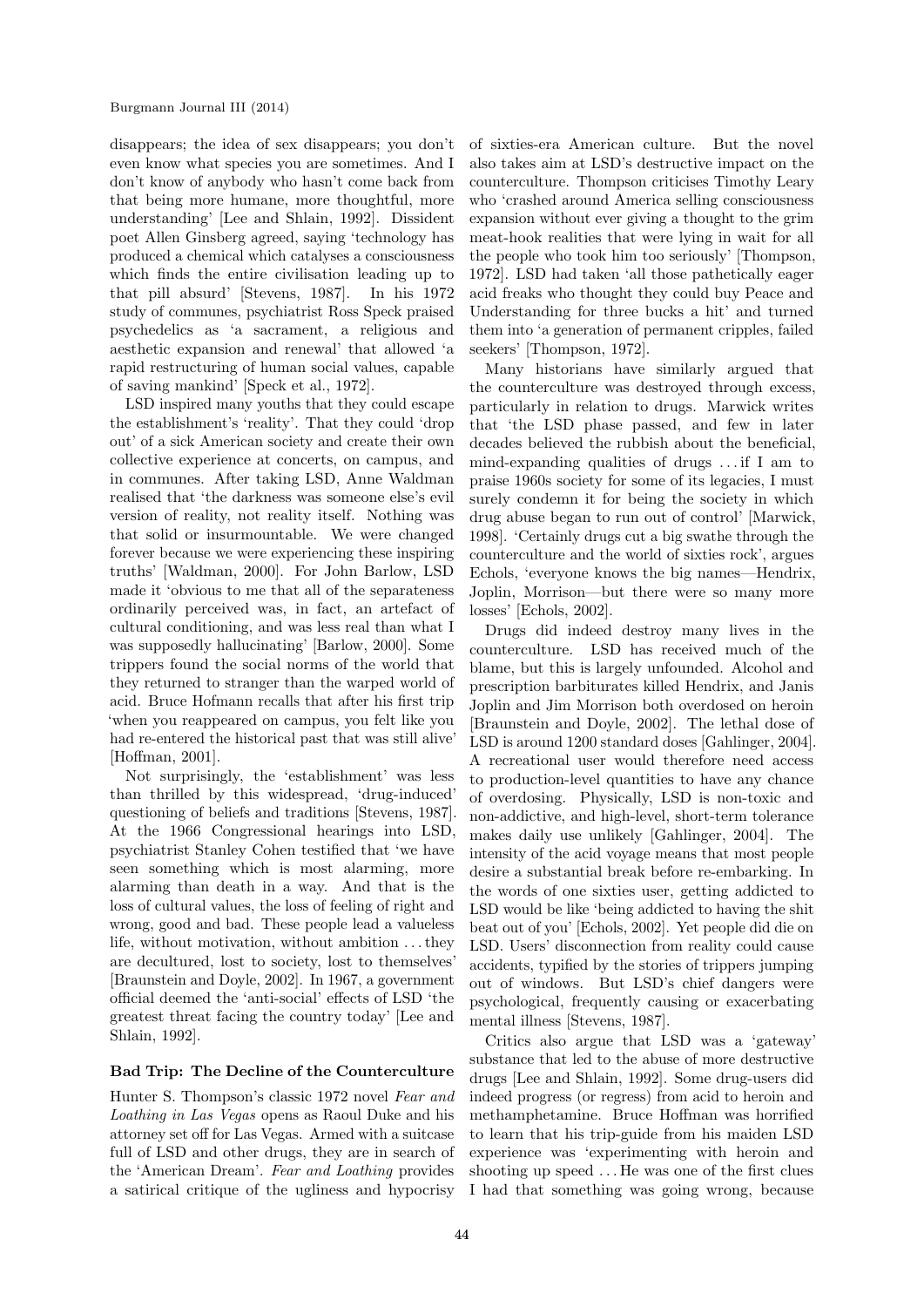at the time I still had a rather utopian ideal of what psychedelics could bring about in our culture' [Hoffman, 2001]. Dealers pushed the addictive drugs. Unlike acid which was more casually used and often given away, there was serious money to be made in addictive substances [DeGroot, 2008]. For this reason, the radical activist San Francisco Diggers were highly critical of the illegal drug trade and encouraged people to 'Make It—Grow It—Give It—Share It' [Sayre, 1996]. Scholars still debate the 'gateway theory' of drug abuse today [Tarter et al., 2006]. But it seems fair to conclude that for many users, LSD's psychoactive effects, and resulting contact with the illegal drug trade, did lead them to try harder substances. But this was not the primary cause of the counterculture's degeneration.

After 1967, the counterculture began its decline as increased media coverage caused tens-of-thousands of young people to descend on countercultural hot spots such as Haight-Ashbury. This marked a key shift as the counterculture increasingly entered the mainstream and the weight of numbers exacerbated existing difficulties and caused new problems. Alex Foreman remembers San Francisco in 1966: '[T]he city was just exploding with this counterculture movement. I thought, "This is it!" It was like paradise there. Everybody was in love with life and in love with their fellow human beings' [Foreman, 2001]. After the 1967 'Summer of Love', however, 'it got very ugly very fast. People got into really bad drugs like speed and heroin. There were rip-offs, violence, guns being drawn, people really malnourished, hepatitis, people living off the street' [Foreman, 2001]. Troubled youths who came in search of the ecstasy and meaning that LSD was said to provide soon embraced mind-numbing substances [Stevens, 1987]. Within months, Haight-Ashbury was unrecognisable as its original countercultural inhabitants escaped en masse [Lee and Shlain, 1992]. Nancy Getz reflected angrily on the destructive media-driven invasion: 'The Haight was our town. It was sunshine and flowers and love. And the media got hold of it and ate us and fed us back to ourselves' [Lee and Shlain, 1992].

#### Conclusion

LSD was a crucial ingredient in the formation of the American counterculture. The drug continued to shape and change the movement throughout the 1960s as more and more young Americans were influenced by the substance itself and by the cultural aura it created. I have argued that LSD greatly affected countercultural ideas, symbols, fashions and music. Acid also fostered a sense of community within the counterculture, while distinguishing it from mainstream American society. LSD's ability to bend the user's perception encouraged the questioning and rethinking of social mores. The drug had some negative effects, but it did not play a major role in the counterculture's decline, which was instead caused by an unsustainable media-driven influx of youths.

#### References

- Jentri Anders. Beyond Counterculture. Washington State University Press, 1990.
- Terry Anderson. The Sixties. Longman, 2007.
- John Barlow. Tripping: An Anthology of True-Life Psychedelic Adventures, chapter My First Trip. Penguin, 2000.
- Peter Braunstein and Michael William Doyle, editors. Imagine Nation: The American Counterculture of the 1960s and '70s. Routledge, 2002.
- Howard Brick. Age of Contradiction: American Thought and Culture in the 1960s. Twayne Publishers, 1998.
- Nicholas Knowles Bromell. Tomorrow Never Knows: Rock and Psychedelics in the 1960s. University of Chicago Press, 2000.
- Jane DeGennaro. From Camelot to Kent State: The Sixties Experience in the Words of Those Who Lived It, chapter The Counterculture. Oxford University Press, 2001.
- Gerard DeGroot. The Sixties Unplugged: A Kaleidoscopic History of a Disorderly Decade. Harvard University Press, 2008.
- Morris Dickstein. Gates of Eden: American Culture in the Sixties. Penguin, 1989.
- Alice Echols. Shaky Ground: The 60s and its Aftershocks. Colombia University Press, 2002.
- David Farber, editor. The Sixties: From Memory to History. University of North Carolina Press, 1994.
- Alex Foreman. From Camelot to Kent State: The Sixties Experience in the Words of Those Who Lived It, chapter The Counterculture. Oxford University Press, 2001.
- Paul Gahlinger. Illegal Drugs: A Complete Guide to Their History. Plume, New York, 2004.
- Richard Goldstein. "Takin' it to the Streets": A Sixties Reader, chapter San Francisco Bray. Oxford University Press, 1995.
- Bruce Hoffman. From Camelot to Kent State: The Sixties Experience in the Words of Those Who Lived It, chapter Reflections on the Counterculture. Oxford University Press, 2001.
- Jefferson Airplane. White rabbit. Song, RCA Victor, 1967.
- Martin Lee and Bruce Shlain. Acid Dreams: The Complete Social History of LSD. Grove Press, New York, 1992.
- Mark Hamilton Lytle. America's Uncivil Wars: The Sixties Era from Elvis to the Fall of Richard Nixon. Oxford University Press, 2006.
- Arthur Marwick. The Sixties: Cultural Revolution in Britain, France, Italy and the US. Oxford University Press, 1998.
- Nora Sayre. Sixties Going on Seventies. Rutgers, 1996.